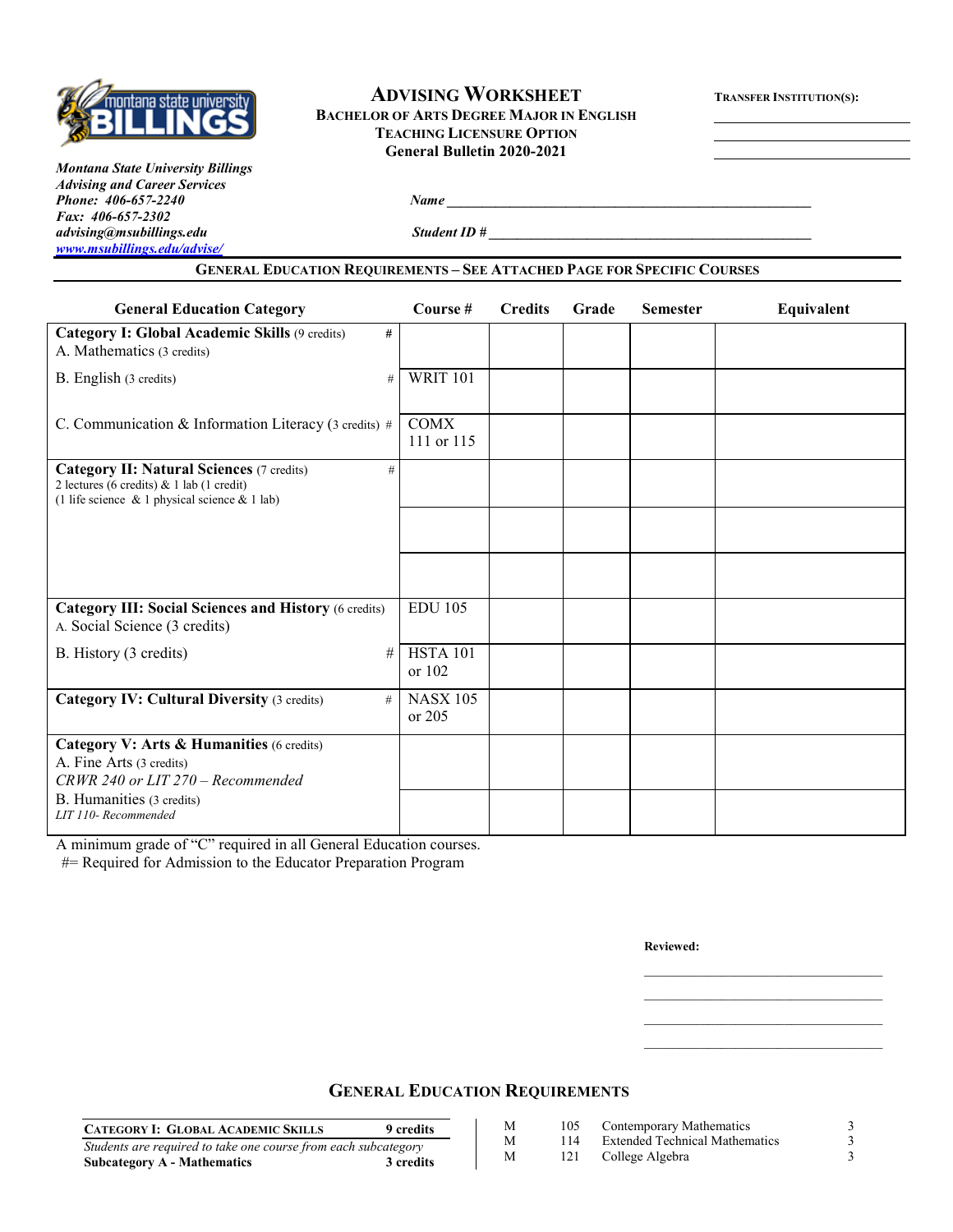| M           | 122 | College Trigonometry                  | 3         |
|-------------|-----|---------------------------------------|-----------|
| M           | 130 | Mathematics for Elementary Teachers I |           |
| M           | 140 | College Math for Healthcare           | 3         |
| M           | 143 | <b>Finite Mathematics</b>             | 4         |
| M           | 161 | Survey of Calculus                    | 3         |
| M           | 171 | Calculus I                            |           |
| <b>STAT</b> | 141 | Introduction to Statistical Concepts  | 3         |
| <b>STAT</b> | 216 | Introduction to Statistics            |           |
|             |     |                                       |           |
|             |     |                                       |           |
|             |     | <b>Subcategory B - English</b>        | 3 credits |
| WRIT        | 101 | College Writing I                     | 3         |
| WRIT        | 121 | Introduction to Technical Writing     |           |
| WRIT        | 122 | Introduction to Business Writing      | 3         |
| WRIT        | 201 | College Writing II                    | 3         |
| WRIT        | 220 | Business & Professional Writing       | 3         |

#### **Subcategory C- Communication & Information Literacy 3 credits** *COMX 111 Introduction to Public Speaking 3*

*OR COMX 115 Introduction to Interpersonal Communication3*

**CATEGORY II: NATURAL SCIENCES 6 cr. lecture & 1 cr. lab**

*Students are required to take one course from each subcategory and* 

| <b>Subcategory A - Life Sciences</b><br>3-4 credits<br>101<br>Discover Biology<br><b>BIOB</b><br>3<br>$\mathbf{1}$<br><b>BIOB</b><br>102<br>Discover Biology Lab<br>3<br>Fundamentals of Biology for Allied Health<br><b>BIOB</b><br>121<br>Fund of Biology: Evolution, Ecology, and<br><b>BIOB</b><br>122<br>$\begin{array}{c} 3 \\ 3 \\ 3 \end{array}$<br>Biodiversity<br>Fund of Biology: The Nature of Nutrition<br><b>BIOB</b><br>123<br>Principles of Living Systems<br><b>BIOB</b><br>160<br>$\mathbf{1}$<br>Principles of Living Systems Lab<br><b>BIOB</b><br>161<br>3-4 credits<br><b>Subcategory B – Physical Sciences</b><br><b>ASTR</b><br>110<br>Introduction to Astronomy<br>3 |
|-----------------------------------------------------------------------------------------------------------------------------------------------------------------------------------------------------------------------------------------------------------------------------------------------------------------------------------------------------------------------------------------------------------------------------------------------------------------------------------------------------------------------------------------------------------------------------------------------------------------------------------------------------------------------------------------------|
|                                                                                                                                                                                                                                                                                                                                                                                                                                                                                                                                                                                                                                                                                               |
|                                                                                                                                                                                                                                                                                                                                                                                                                                                                                                                                                                                                                                                                                               |
|                                                                                                                                                                                                                                                                                                                                                                                                                                                                                                                                                                                                                                                                                               |
|                                                                                                                                                                                                                                                                                                                                                                                                                                                                                                                                                                                                                                                                                               |
|                                                                                                                                                                                                                                                                                                                                                                                                                                                                                                                                                                                                                                                                                               |
|                                                                                                                                                                                                                                                                                                                                                                                                                                                                                                                                                                                                                                                                                               |
|                                                                                                                                                                                                                                                                                                                                                                                                                                                                                                                                                                                                                                                                                               |
|                                                                                                                                                                                                                                                                                                                                                                                                                                                                                                                                                                                                                                                                                               |
|                                                                                                                                                                                                                                                                                                                                                                                                                                                                                                                                                                                                                                                                                               |
|                                                                                                                                                                                                                                                                                                                                                                                                                                                                                                                                                                                                                                                                                               |
|                                                                                                                                                                                                                                                                                                                                                                                                                                                                                                                                                                                                                                                                                               |
|                                                                                                                                                                                                                                                                                                                                                                                                                                                                                                                                                                                                                                                                                               |
| $\mathbf{1}$<br>ASTR<br>111<br>Introduction to Astronomy Lab                                                                                                                                                                                                                                                                                                                                                                                                                                                                                                                                                                                                                                  |
| 3<br><b>CHMY</b><br>121<br>Introduction to General Chemistry                                                                                                                                                                                                                                                                                                                                                                                                                                                                                                                                                                                                                                  |
| $\mathbf{1}$<br><b>CHMY</b><br>122<br>Introduction to General Chemistry Lab                                                                                                                                                                                                                                                                                                                                                                                                                                                                                                                                                                                                                   |
| 3<br>141<br><b>CHMY</b><br>College Chemistry I                                                                                                                                                                                                                                                                                                                                                                                                                                                                                                                                                                                                                                                |
| $\mathbf{1}$<br><b>CHMY</b><br>College Chemistry Laboratory I<br>142                                                                                                                                                                                                                                                                                                                                                                                                                                                                                                                                                                                                                          |
| 3<br><b>Introduction to Physical Geology</b><br>GEO<br>101                                                                                                                                                                                                                                                                                                                                                                                                                                                                                                                                                                                                                                    |
| $\mathbf{1}$<br>102<br>Introduction to Physical Geology Laboratory<br>GEO                                                                                                                                                                                                                                                                                                                                                                                                                                                                                                                                                                                                                     |
| 3<br>Spatial Sciences Technology & Applications<br><b>GPHY</b><br>262                                                                                                                                                                                                                                                                                                                                                                                                                                                                                                                                                                                                                         |
| $\mathbf{1}$<br>263<br>Spatial Sciences & Technology Lab<br><b>GPHY</b>                                                                                                                                                                                                                                                                                                                                                                                                                                                                                                                                                                                                                       |
| 3<br>Our Physical World<br><b>PHSX</b><br>103                                                                                                                                                                                                                                                                                                                                                                                                                                                                                                                                                                                                                                                 |
| $\mathbf 1$<br>104<br>Our Physical World Lab<br>PHSX                                                                                                                                                                                                                                                                                                                                                                                                                                                                                                                                                                                                                                          |
| 3<br>College Physics I<br><b>PHSX</b><br>205                                                                                                                                                                                                                                                                                                                                                                                                                                                                                                                                                                                                                                                  |
| $\mathbf{1}$<br>College Physics I Lab<br><b>PHSX</b><br>206                                                                                                                                                                                                                                                                                                                                                                                                                                                                                                                                                                                                                                   |
|                                                                                                                                                                                                                                                                                                                                                                                                                                                                                                                                                                                                                                                                                               |
| <b>Integrated Sciences</b>                                                                                                                                                                                                                                                                                                                                                                                                                                                                                                                                                                                                                                                                    |
| SCIN 101, 102, 103, 104 Integrated Sciences<br>3, 1, 3, 1                                                                                                                                                                                                                                                                                                                                                                                                                                                                                                                                                                                                                                     |

|                                |            | <b>CATEGORY III: SOCIAL SCIENCES AND HISTORY</b><br><b>6 CREDITS</b> |                                                 |
|--------------------------------|------------|----------------------------------------------------------------------|-------------------------------------------------|
|                                |            | Students are required to take one course from each subcategory       |                                                 |
|                                |            | <b>Subcategory A - Social Sciences</b>                               | 3 credits                                       |
| <b>ANTY</b>                    | 217        | Physical Anthropology & Archeology                                   | 3                                               |
| <b>BGEN</b>                    | 105        | <b>Introduction to Business</b>                                      | 3                                               |
| <b>COMX</b>                    | 106        | Communicating in a Dynamic Workplace                                 | 3                                               |
| <b>ECNS</b>                    | 201        | Principles of Microeconomics                                         | 3                                               |
| <b>ECNS</b>                    | 202        | Principles of Macroeconomics                                         | $\overline{\mathbf{3}}$                         |
| <b>EDU</b>                     | 105        | <b>Education and Democracy</b>                                       | 3                                               |
| <b>GPHY</b>                    | 141        | Geography of World Regions                                           | 3                                               |
| HTH                            | 110        | Personal Health and Wellness                                         | 3                                               |
| <b>PSCI</b>                    | 210        | Introduction to American Government                                  | 3                                               |
| <b>PSCI</b>                    | 220        | Introduction to Comparative Government                               | 3                                               |
| <b>PSYX</b>                    | 100        | Introduction to Psychology                                           | 3                                               |
| <b>SOCI</b>                    | 101        | Introduction to Sociology                                            | 3                                               |
| SOCI                           | 201        | Social Problems                                                      | $\overline{\mathbf{3}}$                         |
|                                |            |                                                                      |                                                 |
| <b>Subcategory B - History</b> |            |                                                                      | 3 credits                                       |
| HSTA                           | 101        | <b>American History I</b>                                            | 3                                               |
| 0R                             |            |                                                                      |                                                 |
| HSTA                           | 102        | <b>American History II</b>                                           | 3                                               |
|                                |            |                                                                      |                                                 |
|                                |            | <b>CATEGORY IV: CULTURAL DIVERSITY</b>                               | 3 credits                                       |
| <b>NASX</b>                    | 105        | <b>Introduction to Native American Studies</b>                       | 3                                               |
| 0R                             |            |                                                                      |                                                 |
| <b>NASX</b>                    | 205        | <b>Native Americans in Contemporary Society 3</b>                    |                                                 |
|                                |            |                                                                      |                                                 |
|                                |            | <b>CATEGORY V: ARTS &amp; HUMANITIES</b>                             | <b>6</b> credits                                |
|                                |            | Students are required to take one course from each subcategory       |                                                 |
|                                |            | <b>Subcategory A - Fine Arts</b>                                     | 3 credits                                       |
| ARTZ                           | 101        | <b>Art Fundamentals</b>                                              | 3                                               |
| ARTZ                           | 105        | Visual Language-Drawing                                              | 3                                               |
| ARTZ                           |            | Visual Language-2-D Foundations                                      |                                                 |
| ARTZ                           | 106        |                                                                      | 3                                               |
|                                | 108        | Visual Language-3-D Foundations                                      | 3                                               |
| ARTZ                           | 131        | Ceramics for Non-majors                                              | 3                                               |
| <b>CRWR</b>                    | <i>240</i> | <b>Intro Creative Writing Workshop</b>                               | 3                                               |
| <b>FILM</b>                    | 160        | Introduction to World Cinema                                         | 3                                               |
| <i><b>LIT</b></i>              | <i>270</i> | <b>Film &amp; Literature</b>                                         | $\boldsymbol{\mathfrak{z}}$                     |
| MART                           | 260        | Computer Presentation and Animation                                  | 3                                               |
| <b>MUSI</b>                    | 101        | Enjoyment of Music                                                   | 3                                               |
| MUSI                           | 114        | Band: MSUB Symphonic                                                 | 1                                               |
| MUSI                           | 131        | Jazz Ensemble I: MSUB                                                | 1                                               |
| MUSI                           | 147        | Choral Ensemble: University Chorus                                   | 1                                               |
| PHOT                           | 154        | <b>Exploring Digital Photography</b>                                 | 3                                               |
| <b>THTR</b>                    | 101        | Introduction to Theatre                                              | 3                                               |
| THTR                           | 120        | Introduction to Acting I                                             | 3                                               |
|                                |            |                                                                      |                                                 |
|                                |            | <b>Subcategory B - Humanities</b>                                    | 3 credits                                       |
| ARTH                           | 150        | Introduction to Art History                                          | 3                                               |
| <b>HONR</b>                    | 111        | Perspectives and Understanding                                       |                                                 |
| LIT                            | 110        | <b>Introduction to Literature</b>                                    | $\overline{\mathbf{3}}$                         |
| LIT                            | 213        | Montana Literature                                                   |                                                 |
| PHL                            | 110        | Introduction to Ethics                                               |                                                 |
| PHL<br>PHL                     | 111<br>254 | Philosophies of Life<br>People and Politics                          | $\begin{array}{c} 3 \\ 3 \\ 3 \\ 3 \end{array}$ |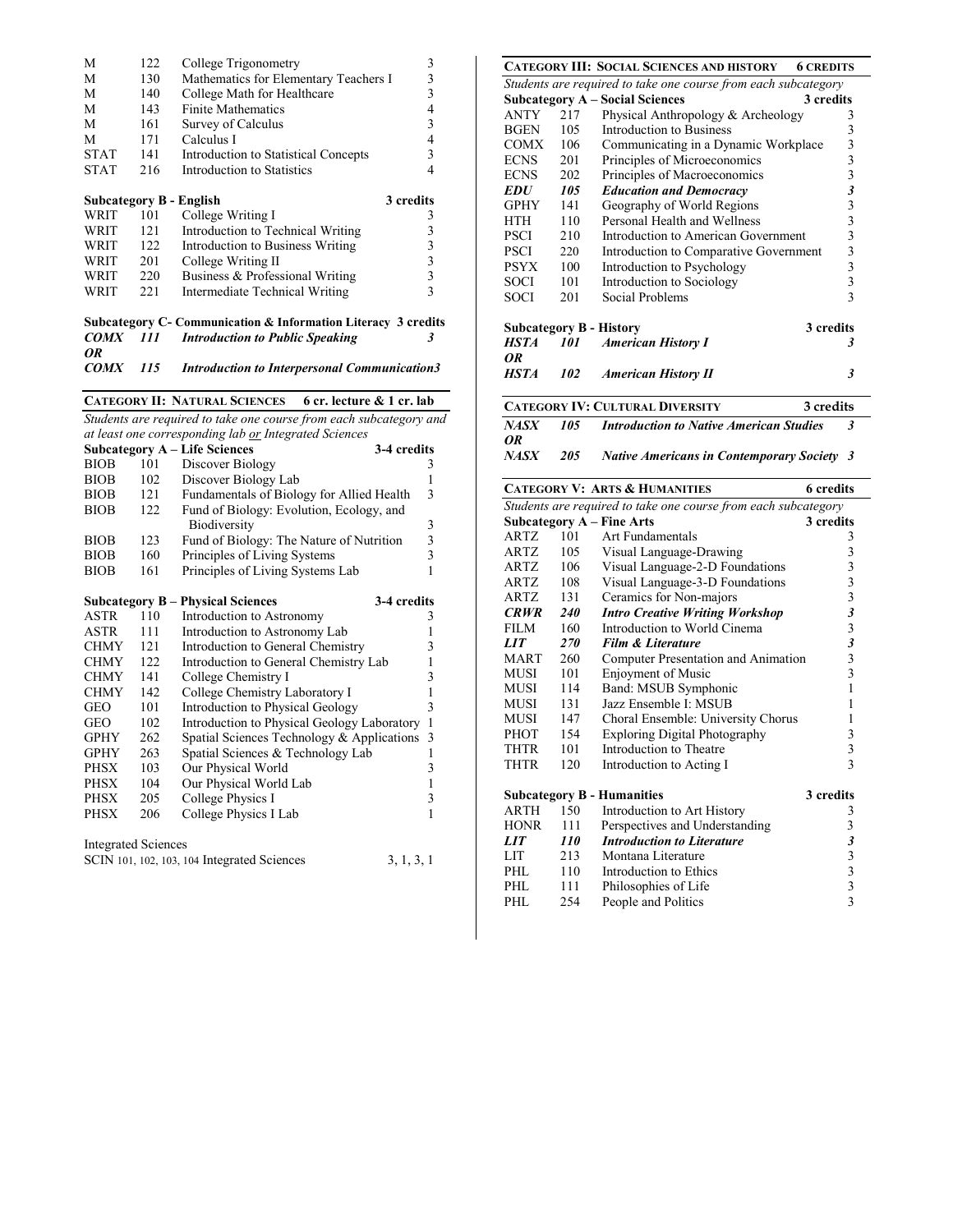|                                                                      |                                    | Course                                                | <b>Credits</b> | Grade | <b>Semester</b> | Equivalent |
|----------------------------------------------------------------------|------------------------------------|-------------------------------------------------------|----------------|-------|-----------------|------------|
| A minimum grade of $C$ or better is required in all major coursework |                                    |                                                       |                |       |                 |            |
|                                                                      | <b>Professional Education Core</b> |                                                       |                |       |                 |            |
| *#EDU                                                                | 105                                | <b>Education and Democracy</b>                        | 3              |       |                 |            |
| $^{\wedge}$ #EDU                                                     | 220/                               | Human Growth and Development/                         | 3              |       |                 |            |
|                                                                      | 220L                               | Lab (45 hour practicum required)                      |                |       |                 |            |
| #EDU                                                                 | 221                                | <b>Educational Psychology and Measurement</b>         | 3              |       |                 |            |
| $^{\wedge\text{\#EDSP}}$                                             | 204                                | Introduction to Teaching Exceptional Learners         | 3              |       |                 |            |
|                                                                      |                                    | (15 hour practicum required)                          |                |       |                 |            |
| #HTH                                                                 | 412                                | Drugs and Alcohol                                     |                |       |                 |            |
| <b>EDU</b>                                                           | 333                                | Reading and Writing Across the Curriculum             | 3              |       |                 |            |
| <b>EDU</b>                                                           | 380                                | Introduction to Curriculum Planning/Practice          | $\overline{2}$ |       |                 |            |
| <b>EDU</b>                                                           | 354                                | Secondary Junior Field                                | $\mathfrak{D}$ |       |                 |            |
| <b>EDU</b>                                                           | 497D                               | Methods: 5-12 English                                 | 2              |       |                 |            |
| <b>EDU</b>                                                           | 406                                | Philosophical, Legal & Ethical Issues in<br>Education | 3              |       |                 |            |
| <b>EDU</b>                                                           | 495C                               | Student Teaching: 5-12                                | 9              |       |                 |            |

#Required for Admission to the Educator Preparation Program \*May satisfy General Education requirements

## **Required English Courses**

| LING        | 210  | Introduction to Language and Linguistics | 3              |  |
|-------------|------|------------------------------------------|----------------|--|
| <b>LING</b> | 315  | Sociolinguistics                         | 3              |  |
| <b>LIT</b>  | 201  | Introduction to Literary Studies         | 3              |  |
| <b>LIT</b>  | 300  | Literary Criticism                       | $\overline{3}$ |  |
| LIT         | 312  | Advanced American Literature I           | 3              |  |
| <b>LIT</b>  | 313  | <b>Advanced American Literature II</b>   | $\overline{3}$ |  |
| <b>LIT</b>  | 320  | Advanced British Literature I            | $\overline{3}$ |  |
| <b>LIT</b>  | 321  | Advanced British Literature II           | $\overline{3}$ |  |
| <b>LIT</b>  | 322  | <b>Advanced British Literature III</b>   | $\overline{3}$ |  |
| <b>LIT</b>  | 327  | Shakespeare                              | $\overline{3}$ |  |
| <b>LIT</b>  | 381  | Young Adult Literature                   | $\overline{3}$ |  |
| <b>LIT</b>  | 499  | Thesis/Capstone: Portfolio               | $\overline{3}$ |  |
| <b>WRIT</b> | 339  | Teaching Writing and Literature          | $\overline{3}$ |  |
| <b>WRIT</b> | 396  | Peer Tutoring                            | 1              |  |
| <b>WRIT</b> | 398A | Internship                               | $\mathbf{1}$   |  |